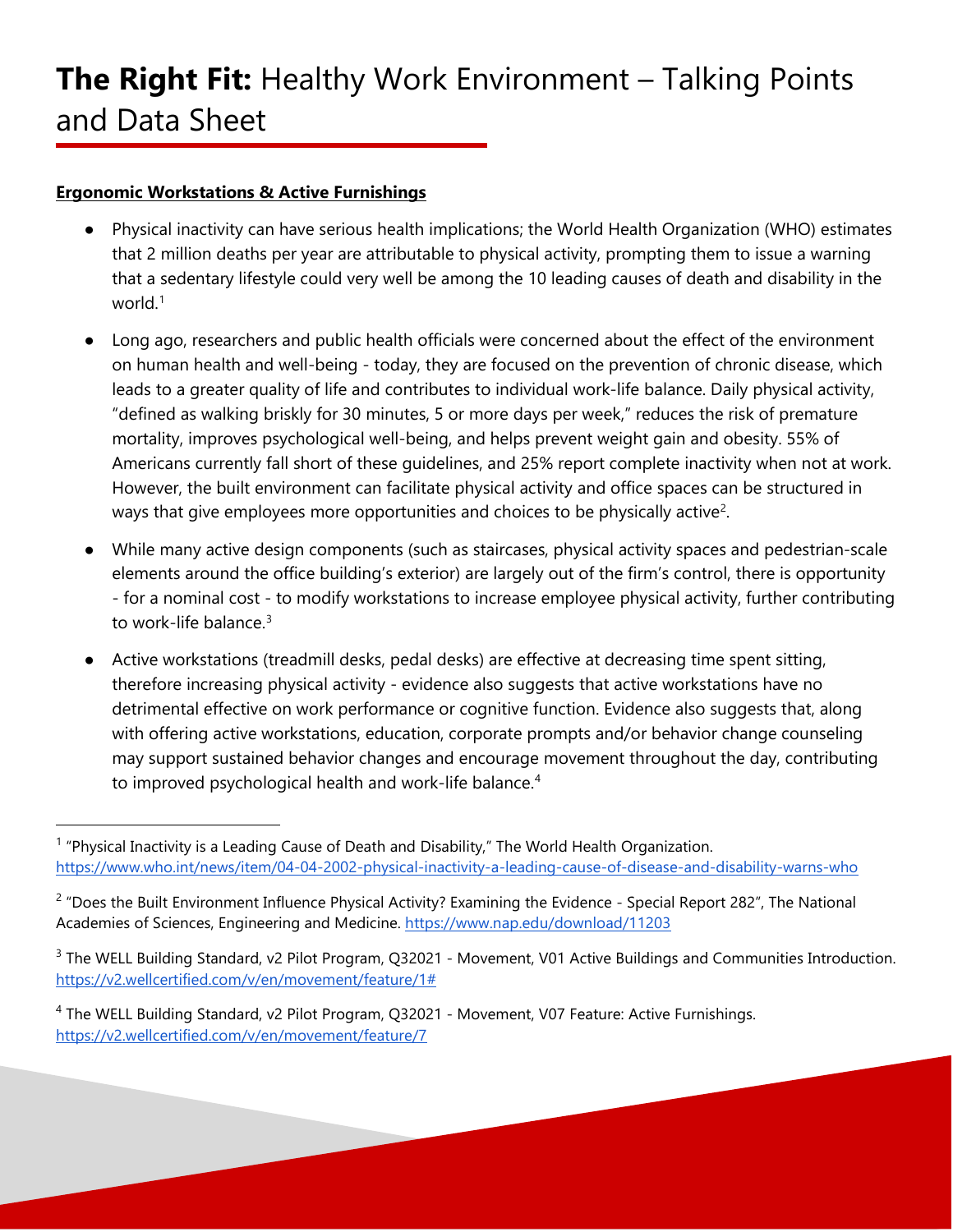# **The Right Fit:** Healthy Work Environment – Talking Points and Data Sheet

- Auditing the ergonomic conditions of your workspace can also help employers implement changes or recommendations which improve physical health, productivity, and engagement, leading to greater work-life balance. In 2016, musculoskeletal disorders (MSDs) ranked 7th on the list of top drivers of global disability, with low back and neck pain as the core issues. MSDs typically present as one of the most common drivers of "presenteeism"; or working while sick, when the employee is not fully functioning or productive in the workplace because of an illness, injury, or other condition. While the employee may be physically present at work, they may not be able to fully perform their duties and are more likely to make mistakes on the job.<sup>5</sup>
- By performing an ergonomic audit and investing in ergonomics process including providing management support, training and education, and implementing solutions to control hazards (even in a remote setting), employees have seen up to a \$10 return on a \$1 investment in ergonomic solutions<sup>[6](#page-1-1)</sup>.

#### **Indoor Air Quality**

- Humans spend 90% of their time in enclosed spaces at home, in offices, schools or other building environments. Psychological, physical and mental effects associated with exposure to indoor air pollution can be short- and long-term, and range in severity. Less severe symptoms can include headache, dry throat, eye irritation or runny nose, while more severe outcomes range from asthma attacks, carbon monoxide poisoning and cancer. By improving indoor air quality, filtration and outside air ventilation, employees gain numerous health benefits which coincide with greater productivity, cognitive performance and an improved sense of work-life balance.<sup>[7](#page-1-2)</sup>
- With poor air quality negatively impacting employee health, measures can be taken through ventilation effectiveness, increased ventilation and air quality monitoring to improve indoor air quality in your

<span id="page-1-0"></span><sup>5</sup> The WELL Building Standard, v2 Pilot Program, Q32021 - Movement, V10 Feature: Enhanced Ergonomics. <https://v2.wellcertified.com/v/en/movement/feature/10>

<span id="page-1-1"></span><sup>&</sup>lt;sup>6</sup> "A prospective study of a macroeconomics process over five years demonstrates significant prevention of workers' compensation". Alison Heller-Ono.<https://zenodo.org/record/3536114#.YRWH34hKhPY>

<span id="page-1-2"></span><sup>&</sup>lt;sup>7</sup> The WELL Building Standard, v2 Pilot Program, Q32021 - Air, Overview.<https://v2.wellcertified.com/v/en/air>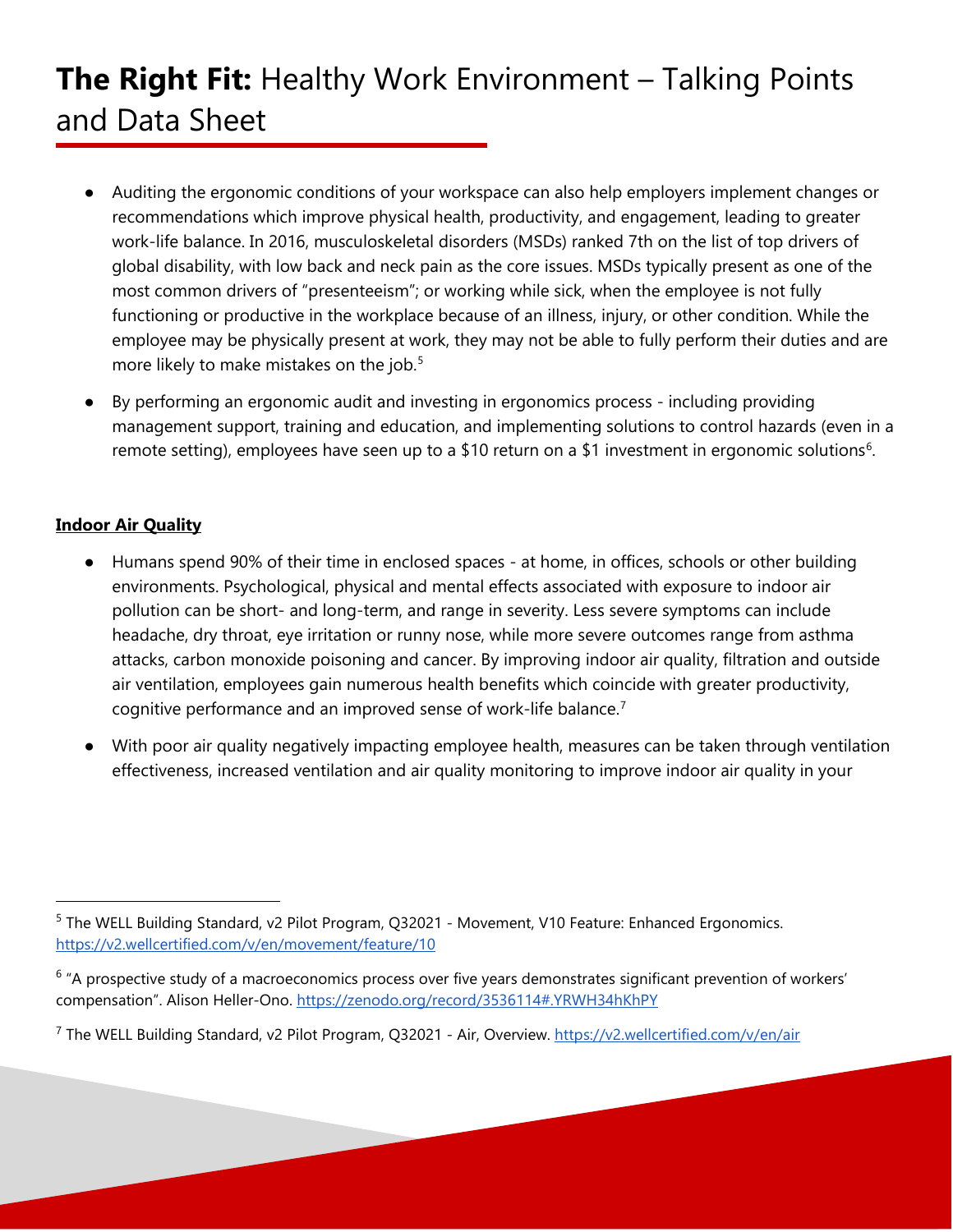offices. One U.S.-based study discovered that sick leave attributable to insufficient provision of fresh air in buildings is estimated to be 35% of total absenteeism.<sup>[8](#page-2-0)</sup>

- For nominal costs, employers can hire an engineer to verify proper HVAC system design, identify regular systems maintenance and additional filtration, and recommend individual equipment, such as desk air purifiers, which could effectively improve indoor air quality.<sup>[9](#page-2-1)</sup>
- Enhanced air quality has been positively linked to physical and cognitive development in children, and researchers have established a clear relationship between indoor air quality and human productivity in office buildings.[10](#page-2-2) On average, 10% of productivity loss could be attributable to health issues related to poor indoor air quality in buildings.[11](#page-2-3)
- Providing enhanced indoor air quality above current codes and guidelines requires source control strategies, passive and active building design and operation strategies, and human behavior intervention. When this is not economically feasible, achieving natural ventilation through open windows can provide a positive human experience, with naturally ventilated buildings reporting fewer instances of sick building syndrome symptoms than mechanically conditioned buildings.<sup>[12](#page-2-4)</sup>
- Employees can seek greater work-life balance, improved health and increased work productivity through a variety of strategies, including: requesting IAQ monitoring and testing; having the company subsidize the cost of a personal air purifier for their workstation; selecting a new office or building which offers increased outdoor air distribution or operable windows; or engaging an HVAC engineer to examine ventilation systems and optimize filtration.

<span id="page-2-0"></span><sup>8</sup> The WELL Building Standard, v2 Pilot Program, Q32021 - Air, A03 Feature: Ventilation Effectiveness. <https://v2.wellcertified.com/v/en/air/feature/3>

<span id="page-2-1"></span><sup>&</sup>lt;sup>9</sup> The WELL Building Standard, v2 Pilot Program, Q32021 - Air, A03 Feature: Ventilation Effectiveness. <https://v2.wellcertified.com/v/en/air/feature/3>

<span id="page-2-2"></span><sup>&</sup>lt;sup>10</sup> "The Impact of Green Buildings on Cognitive Function", Joseph Allen. [https://thecogfxstudy.com/study-1/improved](https://thecogfxstudy.com/study-1/improved-productivity-quantified/)[productivity-quantified/](https://thecogfxstudy.com/study-1/improved-productivity-quantified/)

<span id="page-2-3"></span><sup>&</sup>lt;sup>11</sup> "Productivity is Affected by the Air Quality in Offices", Pawel Wargocki, David Wyon and P Ole Fanger, International Centre for Indoor Environment and Energy, Technical University of Denmark. [https://www.aivc.org/sites/default/files/airbase\\_13466.pdf](https://www.aivc.org/sites/default/files/airbase_13466.pdf)

<span id="page-2-4"></span><sup>&</sup>lt;sup>12</sup> The WELL Building Standard, v2 Pilot Program, Q32021 - Air, A07 Feature: Operable Windows. [https://v2.wellcertified.com/v/en/air/feature/7#](https://v2.wellcertified.com/v/en/air/feature/7)